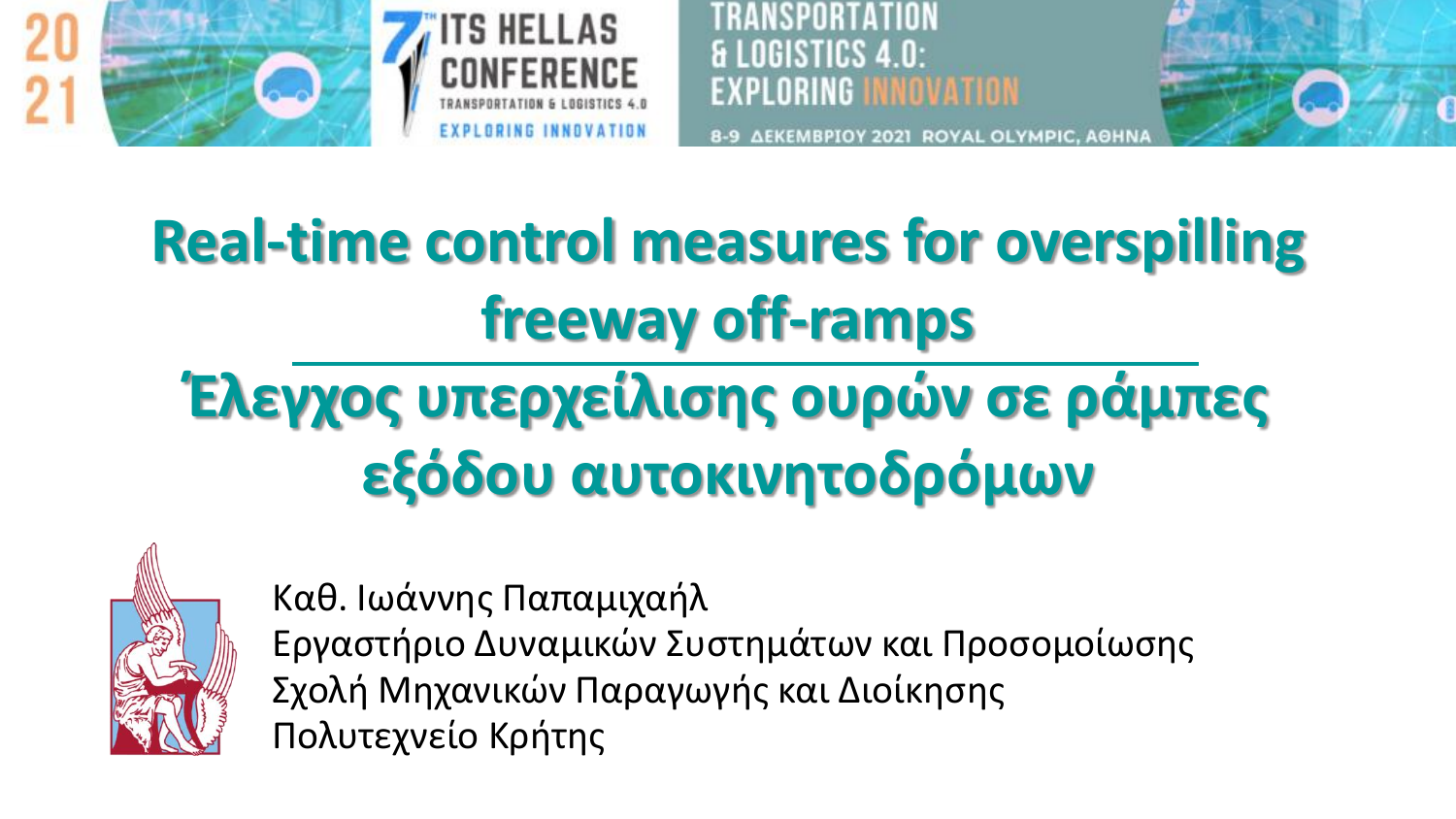#### **Introduction**

- Overspilling freeway off-ramps are blocking exiting freeway lanes and eventually the whole freeway mainstream.
- This is causing operational and safety problems on the freeway mainline.
- Real-time control measures are necessary to avoid overspilling.

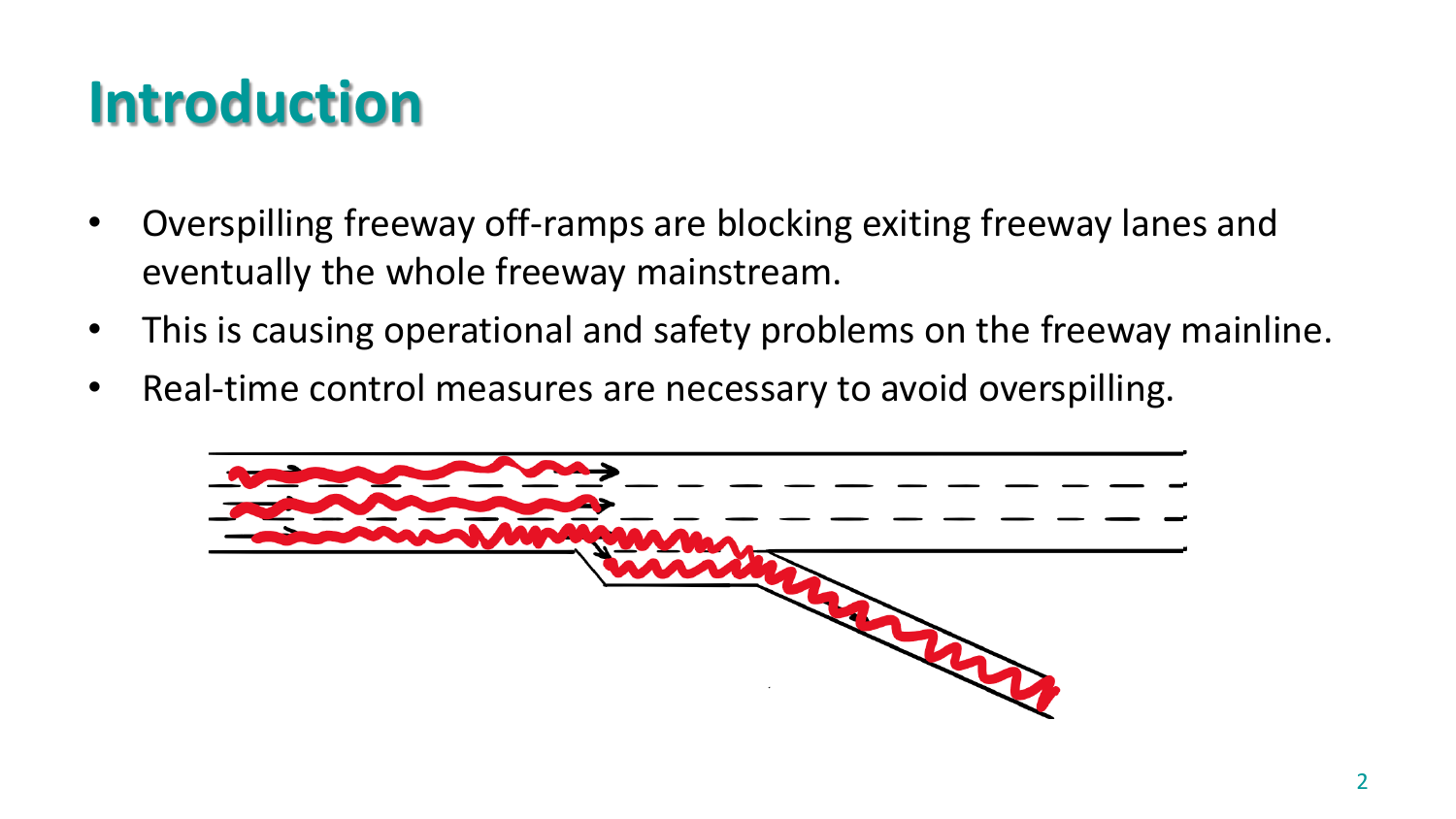# **What causes the problem?**

- A. Traffic lights exist downstream of the off-ramp
	- i. The capacity of the junction has been reached due to competing demand.
	- ii. The capacity of the junction has not been reached, i.e. some approaches are not saturated.
- B. No traffic lights exist downstream of the off-ramp
	- i. The flow capacity of the off-ramp link cannot serve high off-ramp demand (e.g. due to geometry, layout).
	- ii. Congestion is spilling back due to a bottleneck existing further downstream (e.g. the off-ramp is a freeway-to-freeway connection).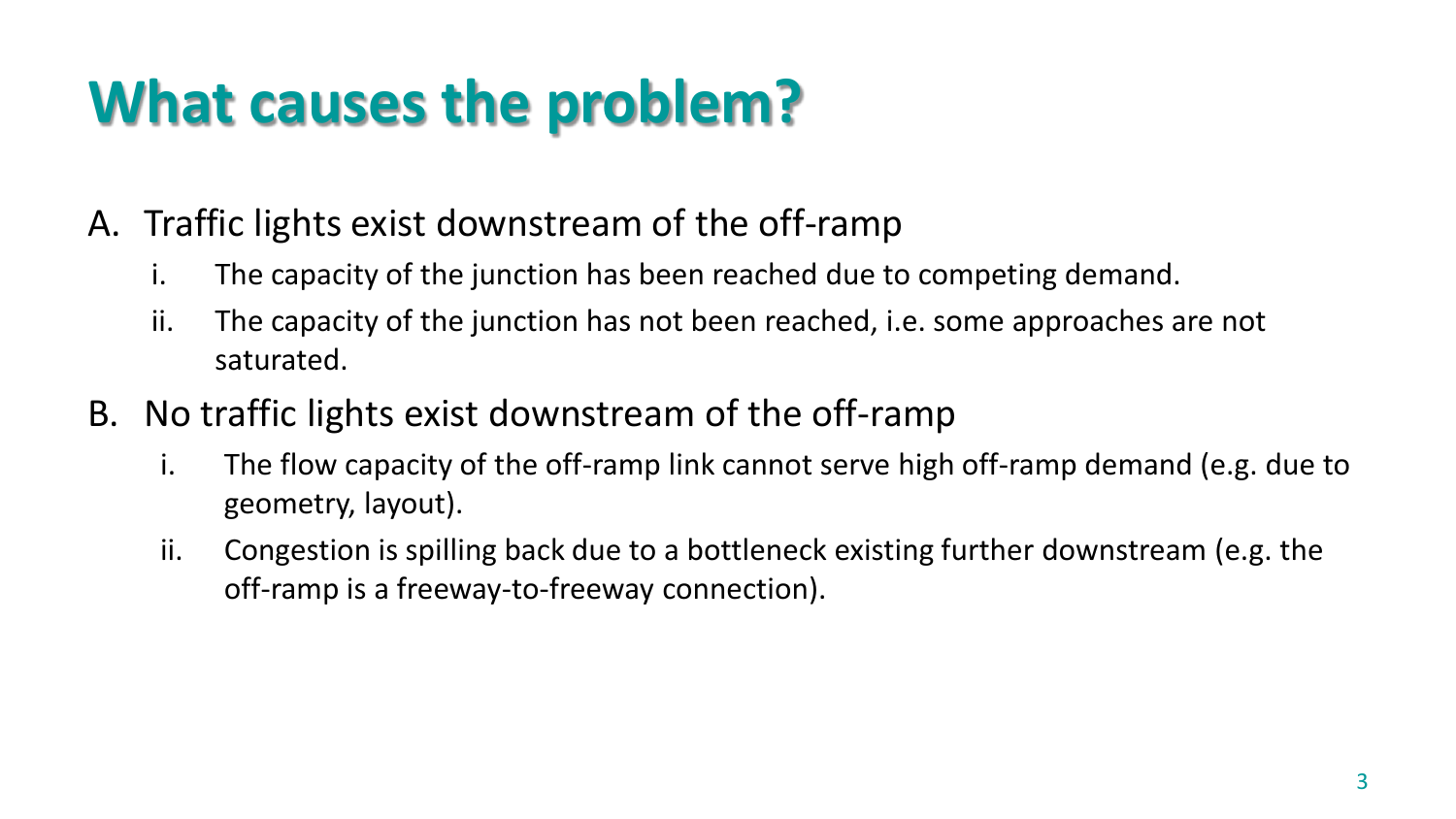### **Real-time control can solve the problem**

- A. Traffic lights exist downstream of the off-ramp
	- i. The capacity of the junction has been reached due to competing demand.
	- $\triangleright$  Use real-time traffic signal control that is balancing the queues across antagonistic approaches (e.g. the TUC strategy utilizing occupancy measurement for each approach).
	- $\triangleright$  Use real-time route diversion towards the same destination if alternative routes are available. *A related tool has been developed and is discussed below.*
	- ii. The capacity of the junction has not been reached, i.e. some approaches are not saturated.
	- $\triangleright$  Use the above or in case of traffic signal control that is based on a library of plans provide flags to activate different signal plans based on estimates of queue on the offramp. *A related tool has been developed and is discussed below.*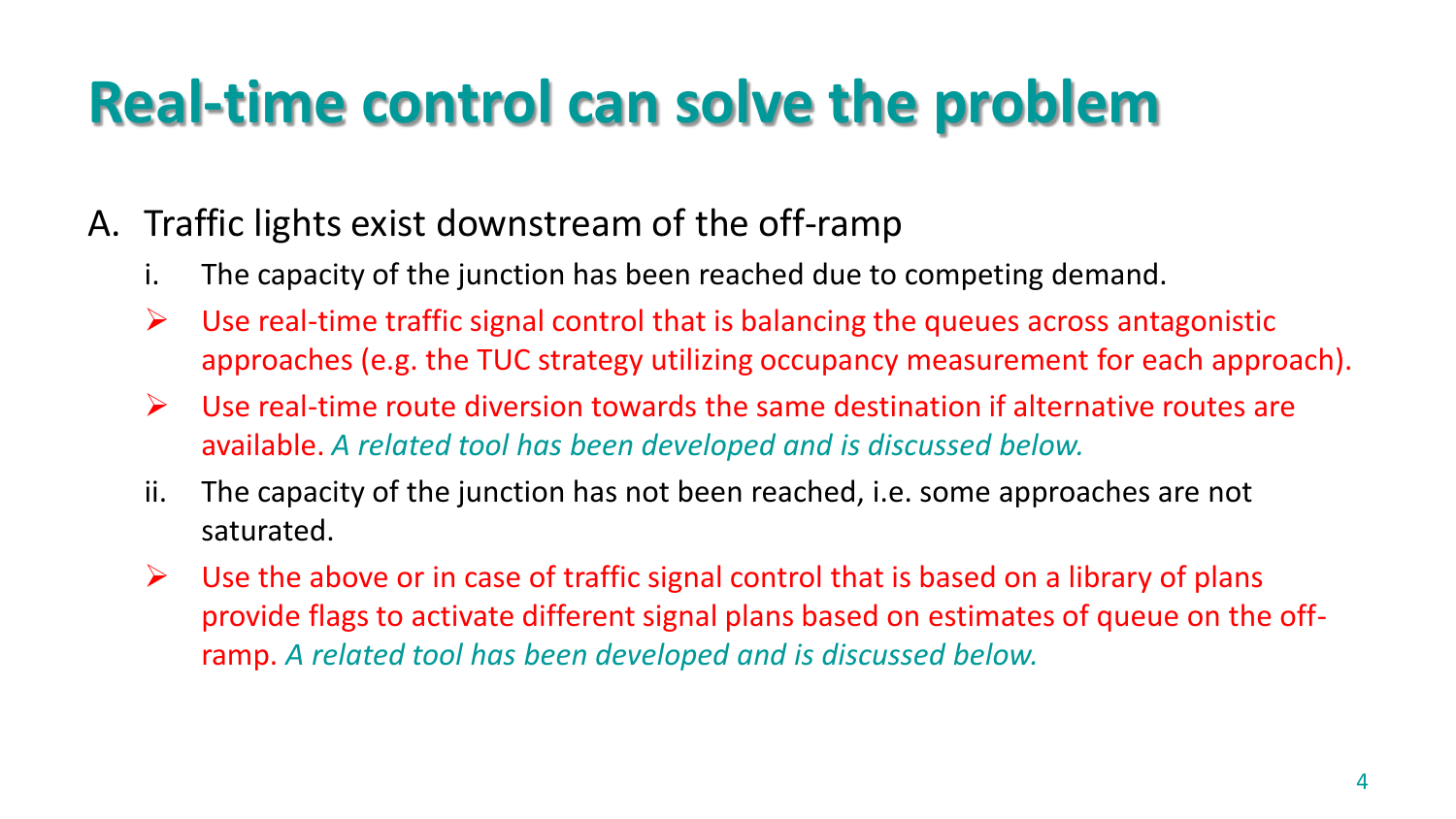## **Real-time control can solve the problem**

- B. No traffic lights exist downstream of the off-ramp
	- i. The flow capacity of the off-ramp link cannot serve extremely high off-ramp demand.
	- $\triangleright$  Use real-time route diversion as above.
	- ii. Congestion is spilling back due to a bottleneck existing further downstream (e.g. the offramp is a freeway-to-freeway connection)
	- $\triangleright$  Use real-time route diversion as above.
	- $\triangleright$  Use ramp metering on the freeway-to-freeway connection to avoid activation of the bottleneck and the related capacity drop (e.g. see [1] for an application to a simulated real network in Santiago, Chile).

5

[1] Spiliopoulou A., Papageorgiou M., Herrera, J.C. and Muñoz J.C., Real-time merging traffic control at congested freeway off-ramp areas, *Transportation Research Record,* No. 2554, pp. 101-110, 2016.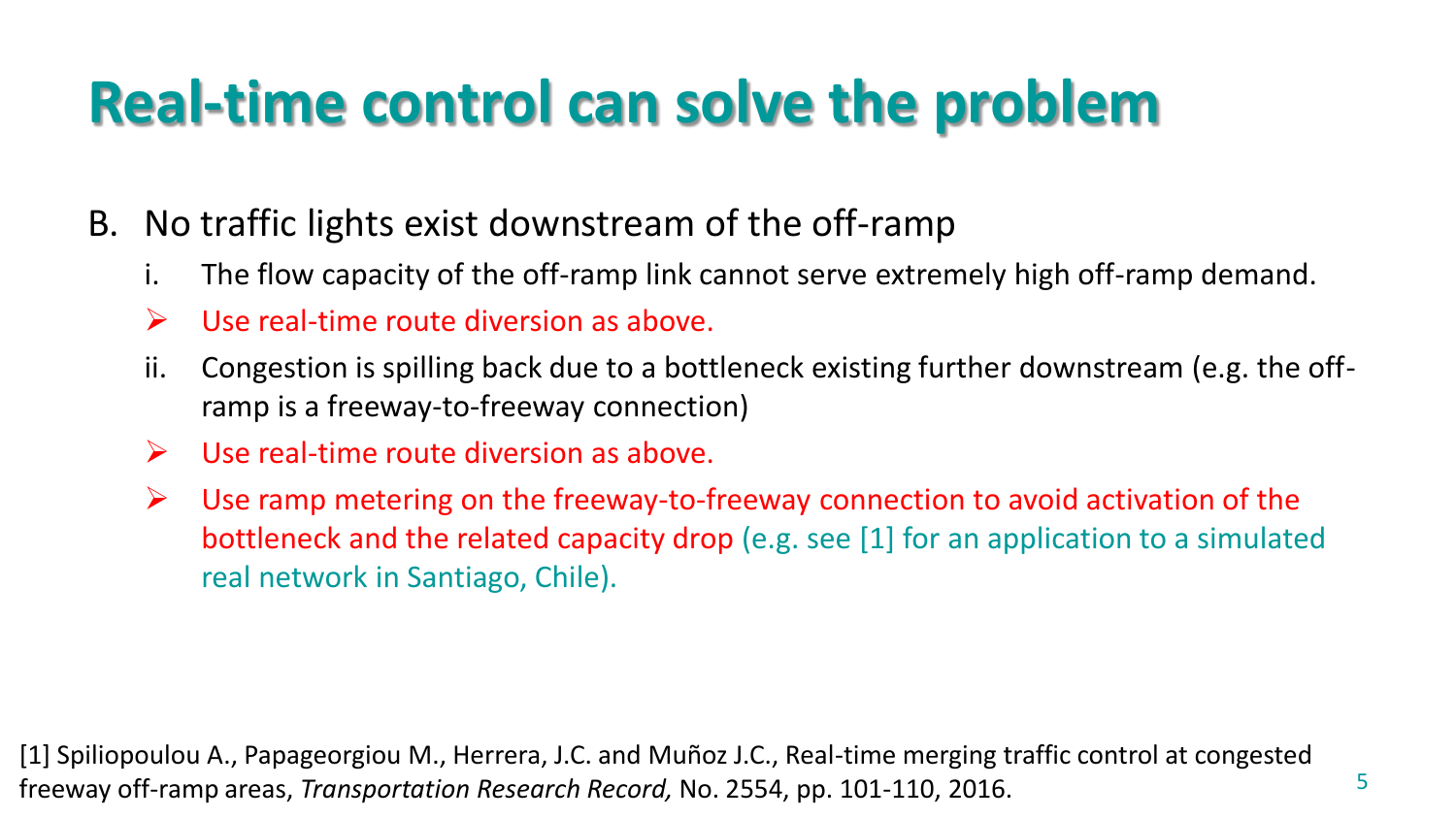## **Queue estimation tool for off-ramps**

- A tool has been developed for queue estimation on off-ramps based on appropriately located loop detectors. The tool provides:
	- queue estimates per exiting movement (left turning, through and right-turning movements);
	- queue tail-reach-reach estimation;
	- appropriate warning and alarm flags, indicating an imminent or occurring spillover of the exit-ramp queue onto the freeway mainstream;
	- estimation of the waiting times per movement.
- The tool has been implemented by VicRoads (DoT), Australia and provides input to the arterial road signals system SCATS.
- The tool has been deployed at 41 off-ramps.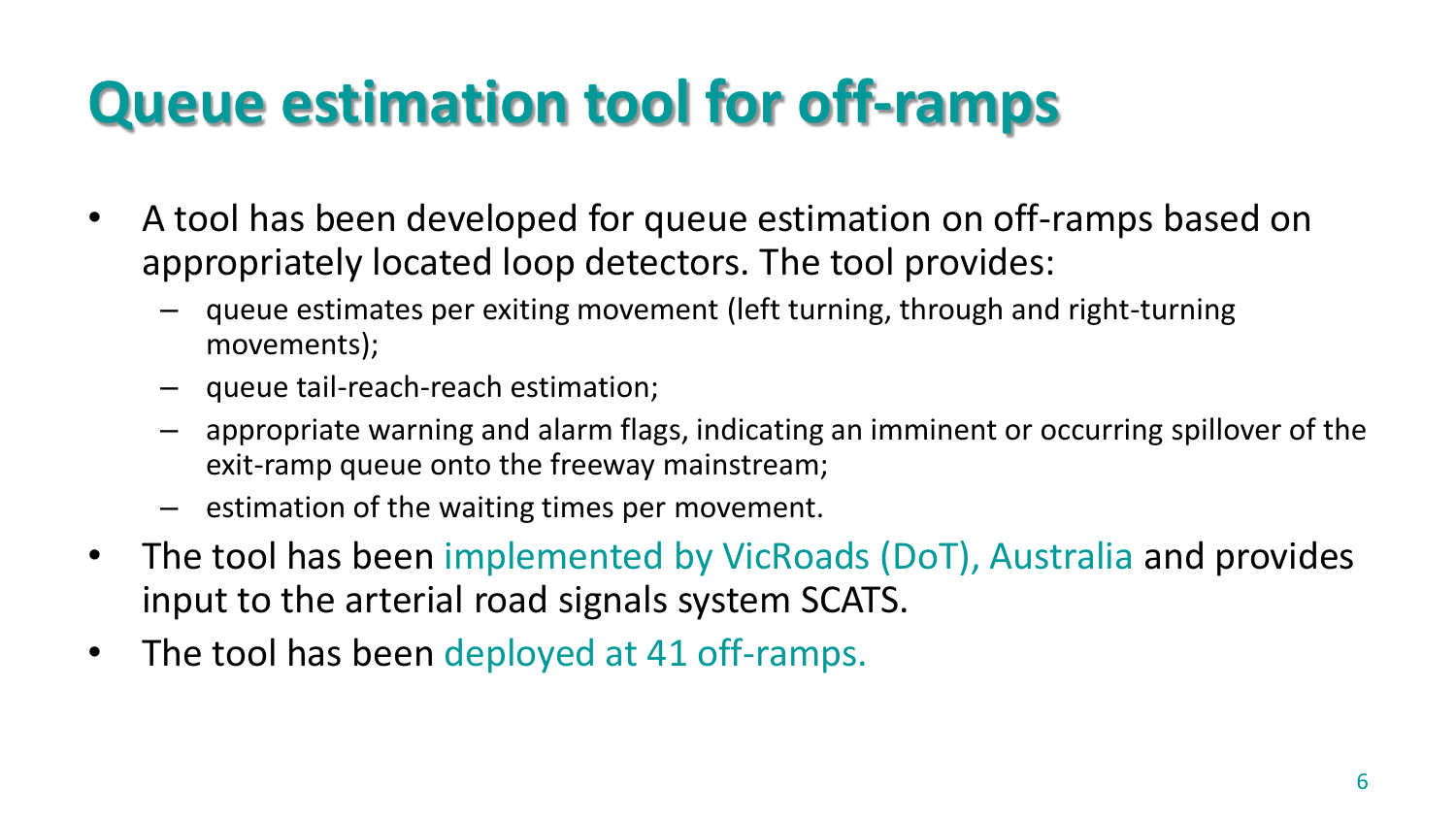# **Queue estimation tool for off-ramps**

- For the moment, due to the reduction in demand caused by Covid-19 measures, the tool is actively used in 6 locations:
	- M2 CityLink NB/Moreland Road (PM)
	- M1 Monash EB/Clyde Road (AM PM)
	- M1 Monash EB/Ferntree Gully Road (PM)
	- M2 Tullamarine Freeway NB/Mickleham Road (PM)
	- M1 Monash/Foster Road
	- M80 WB/Sunshine Avenue (AM)
- We are able to give the appropriate level of strategic priority to the offramp to fully or mostly clear the off-ramp.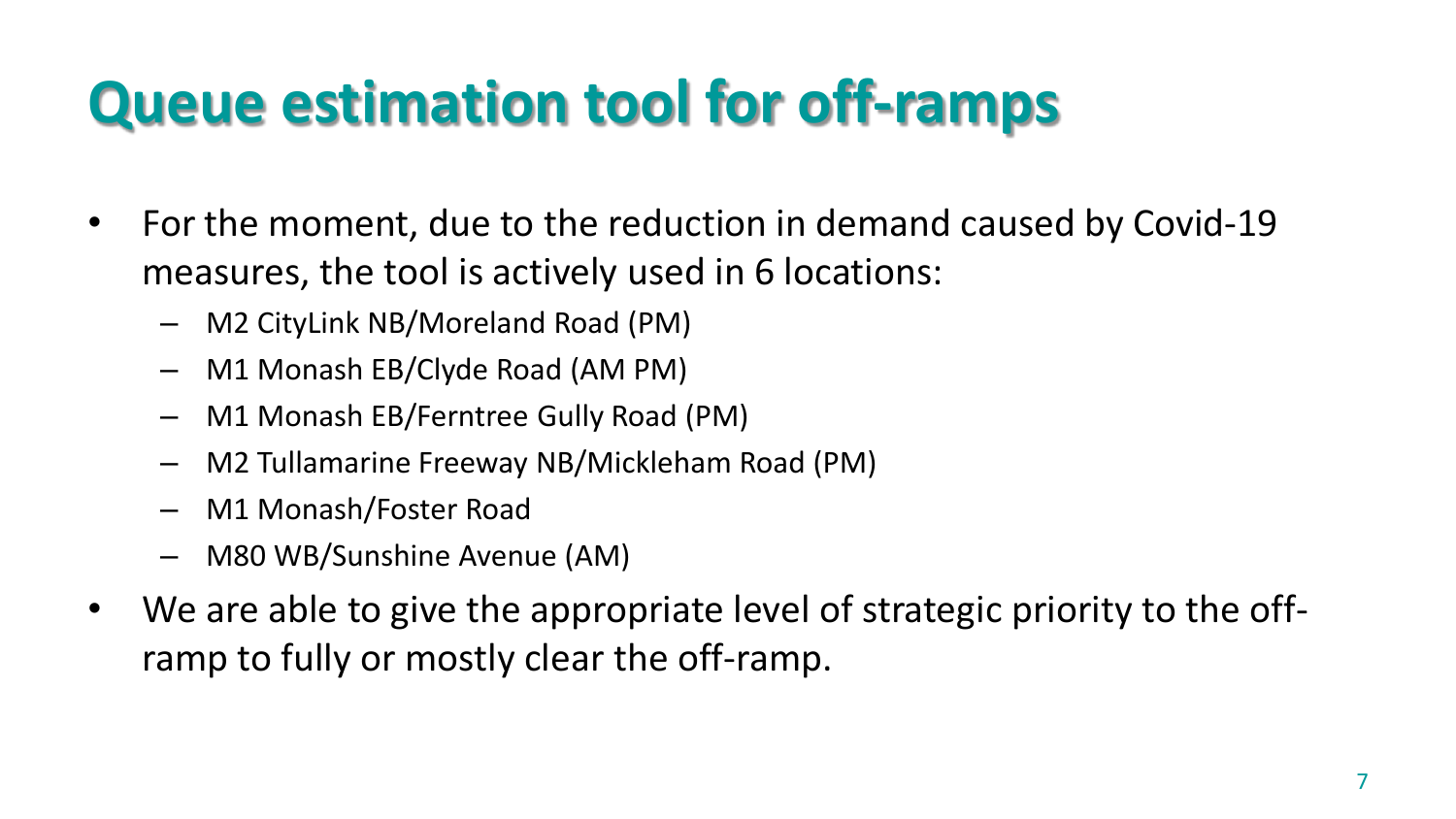## **Real-time route diversion control[2]**

- Feedback control concepts for calculating the splitting rate.
- Three different traffic scenarios are considered by use of macroscopic simulation.
- Implementation using VMSs (pulse-modulation technique may be used) or I2V communication.
- Decisions based on reactive travel times or off-ramp queue length.

[2] Spiliopoulou A., Kontorinaki M., Papamichail I. and Papageorgiou M., Real-time route diversion control at congested freeway off-ramp areas, *Transportation Research Part A*, Vol. 107, pp. 90-105, 2018.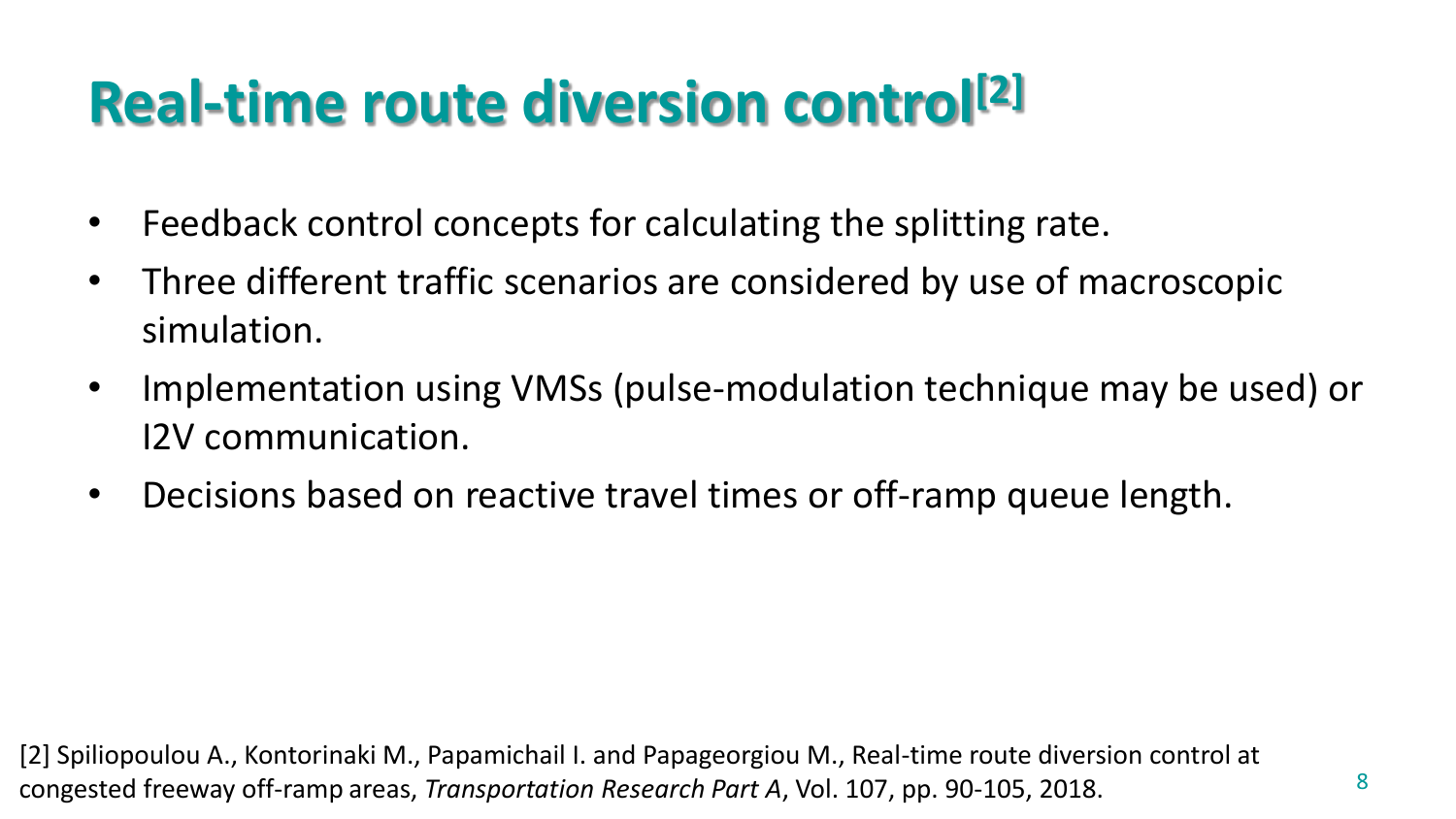#### **Real-time route diversion control**

- $\bullet$  1<sup>st</sup> scenario: the user-optimal conditions may be achieved without off-ramp queue spill-over and creation of mainstream congestion; thus the route guidance system may propose an alternative route without any disbenefit for the compliant drivers.
- 2<sup>nd</sup> scenario: the user-optimal conditions may be achieved only after the off-ramp queue spills back to the mainstream freeway; thus the route diversion system will have to assume sufficient compliance to the proposed route choice; or be based on mandatory actions, such as temporary off-ramp closures.
- 3<sup>rd</sup> scenario: the user-optimal conditions cannot be achieved, due to the traffic conditions on the alternative route, thus the route diversion system should decide for the temporary off-ramp closure, when and to the extent needed, in order to prevent formation of mainstream congestion.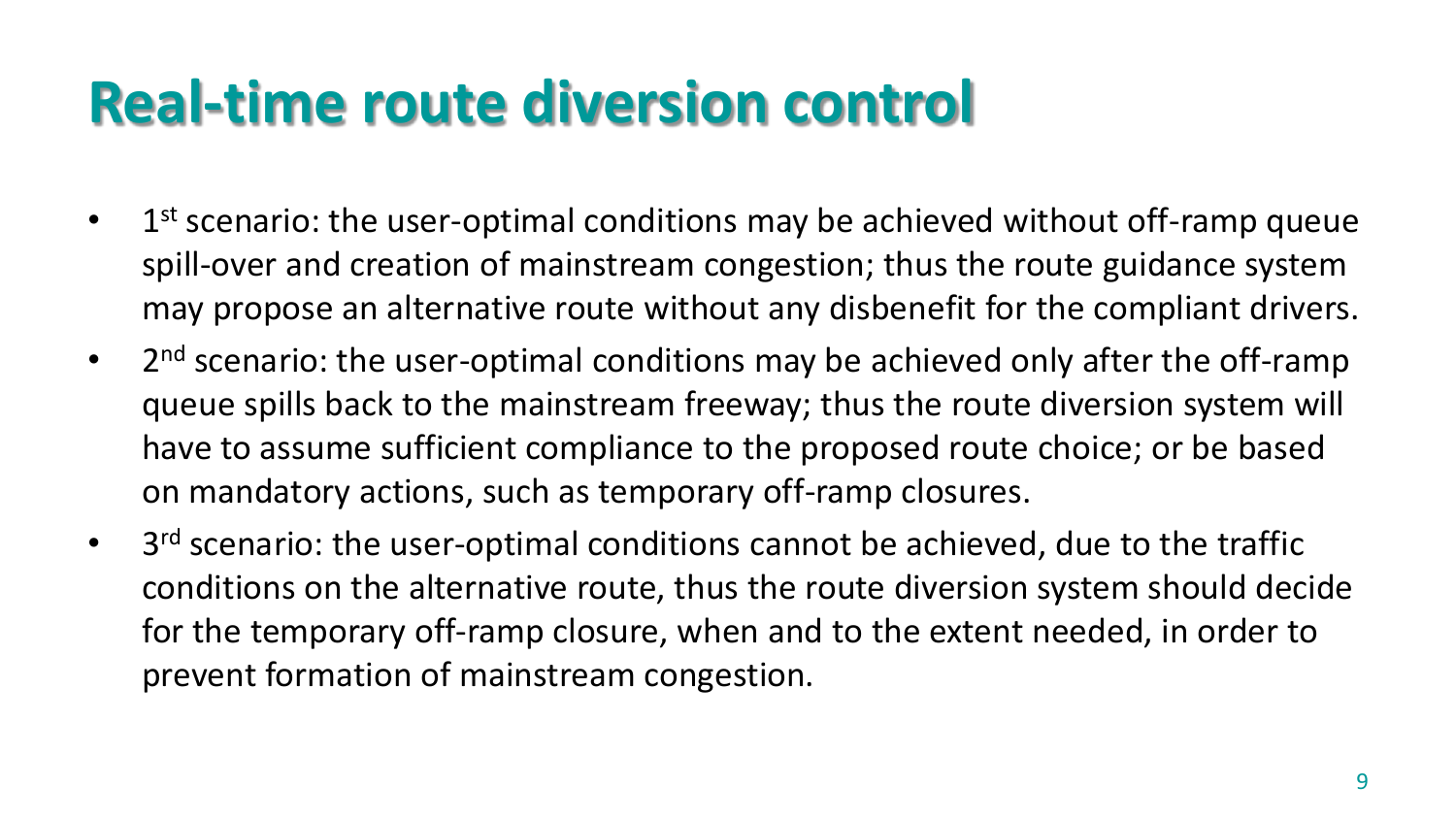#### **Test infrastructure and demand**

Hypothetical, but quite typical, network infrastructure.





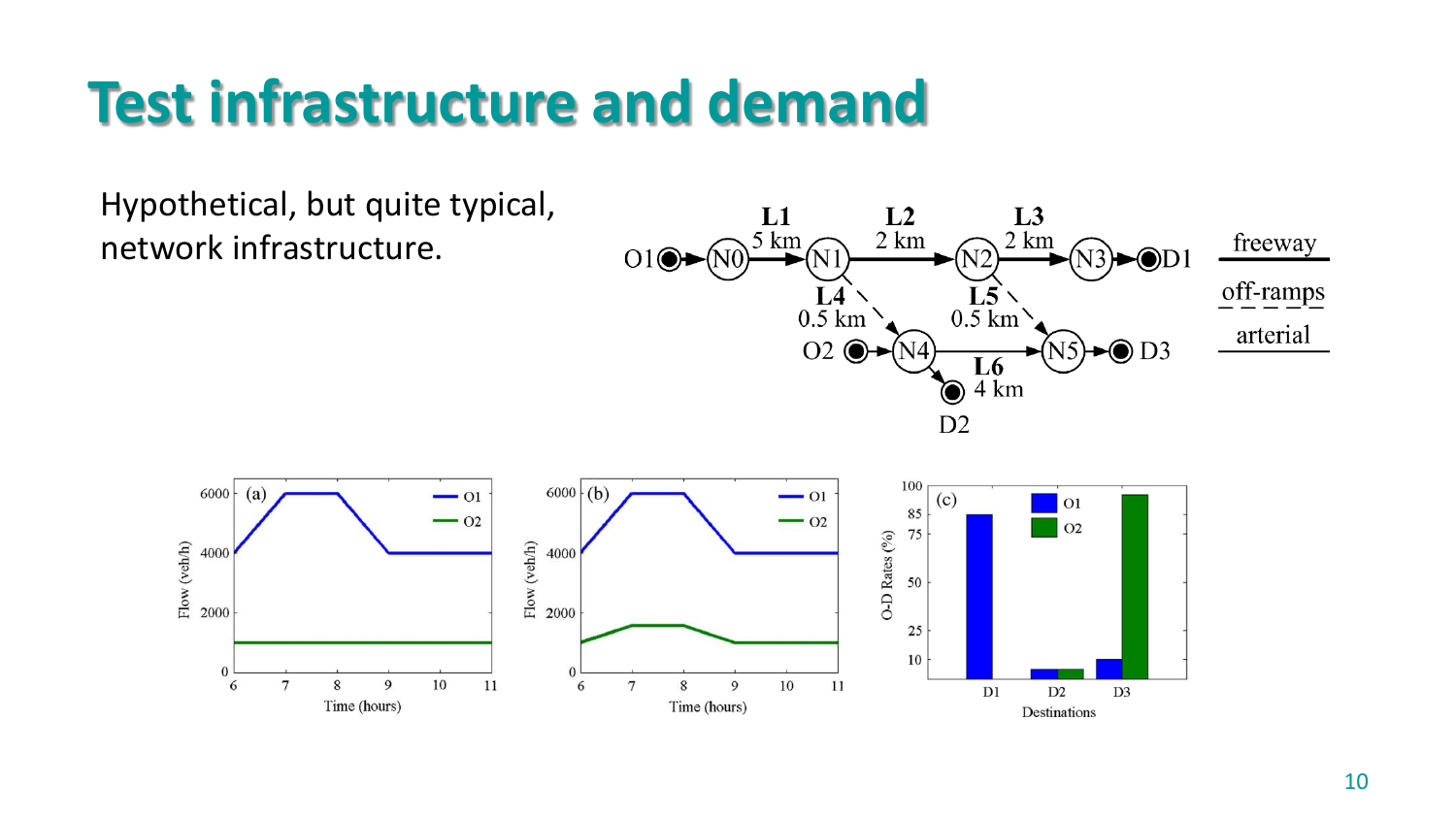#### **Selected results for the 1st scenario**

No control

Real-time route diversion control using a PI strategy